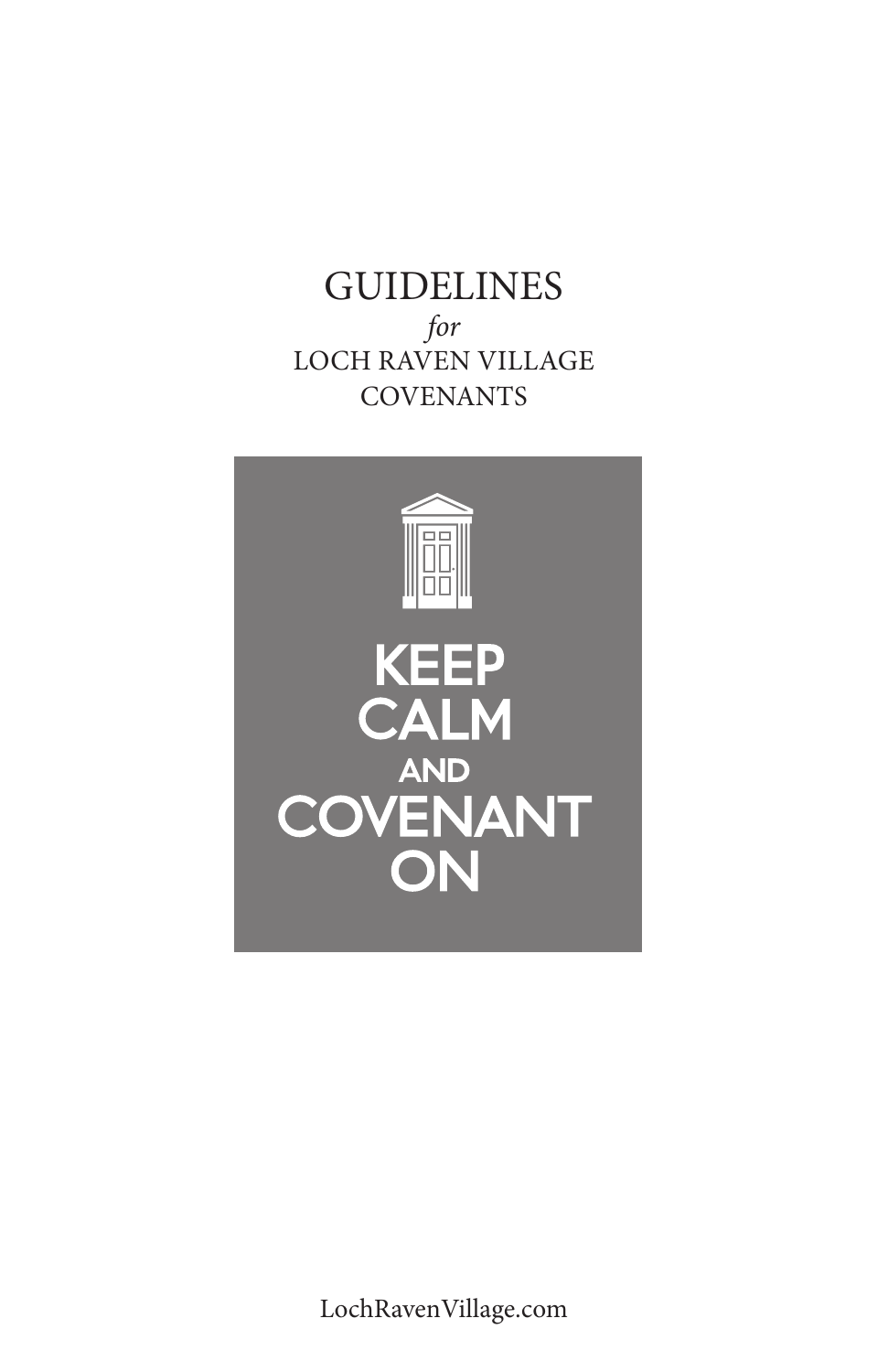#### **GUIDELINES for LOCH RAVEN VILLAGE COVENANTS**

#### **Introduction**

**Every home in Loch Raven Village is governed by the Covenants. The Covenants for Loch Raven Village ("Covenants," a/k/a "Loch Raven Village Restrictions") govern exterior changes to the homes within Loch Raven Village.** In order to streamline the process for proposed exterior changes, the Associates of Loch Raven Village (ALRV) have adopted these Guidelines to identify how the Covenants are being interpreted by Building Restrictions Committee , (a/k/a Architectural Review Committee) for The Associates of Loch Raven Village, Inc. (BRC/ALRV) and to help explain when a written application for an exterior change is required.

### **AUTHORITY**

### **ALRV has the authority to enforce Loch Raven Village's Covenants.**

**The Covenants state:** No building shall be erected, placed or altered on any lot on said plat until the building plans, specifications and plat plan showing the location of such building have been approved in writing by a majority of a committee... for conformity and harmony of external design with existing structures in the development...

*For other restrictions and Covenant provisions, you may consult the Covenants that are part of your deed.* 

### **PROCESS**

**ALRV encourages investment in the homes in Loch Raven Village. It is the intent of the BRC/ALRV to try to work with homeowners/applicants to effectuate the changes sought.** At the same time, the proposed change must be in accordance with the conformity and harmony of external design of the structures in the Village. Any homeowner thinking about a change to the exterior is to contact the BRC before any construction begins.

For exterior changes to a home within Loch Raven Village, generally, a homeowner is required to submit an application for such change in writing to The Associates of Loch Raven Village, Inc., Building Restrictions Committee.

**In this booklet you will find answers to the most common exterior update questions and application steps.**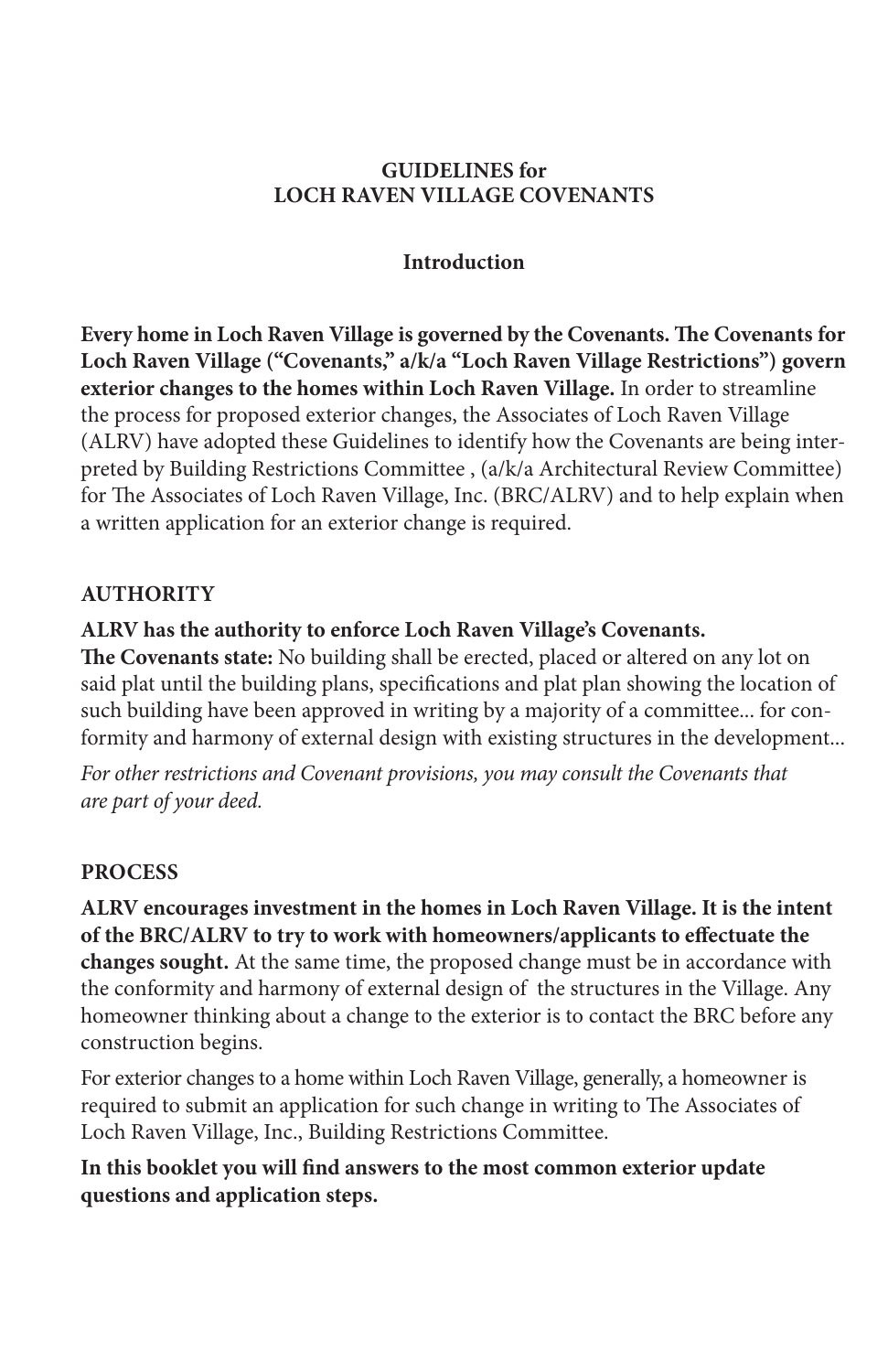#### **INDEX**

Additions - 2

Awnings - 2

Decks/Porches - 2-3

Gutters/Downspouts - 3

Paint Colors - 3

Sidewalks and Porches - 4

Windows - 4

Roofs - 5

Solar Panels - 5-7

Regulations, Codes and Permits - 8 Questions and Help - 8 How to Apply for Approval - 9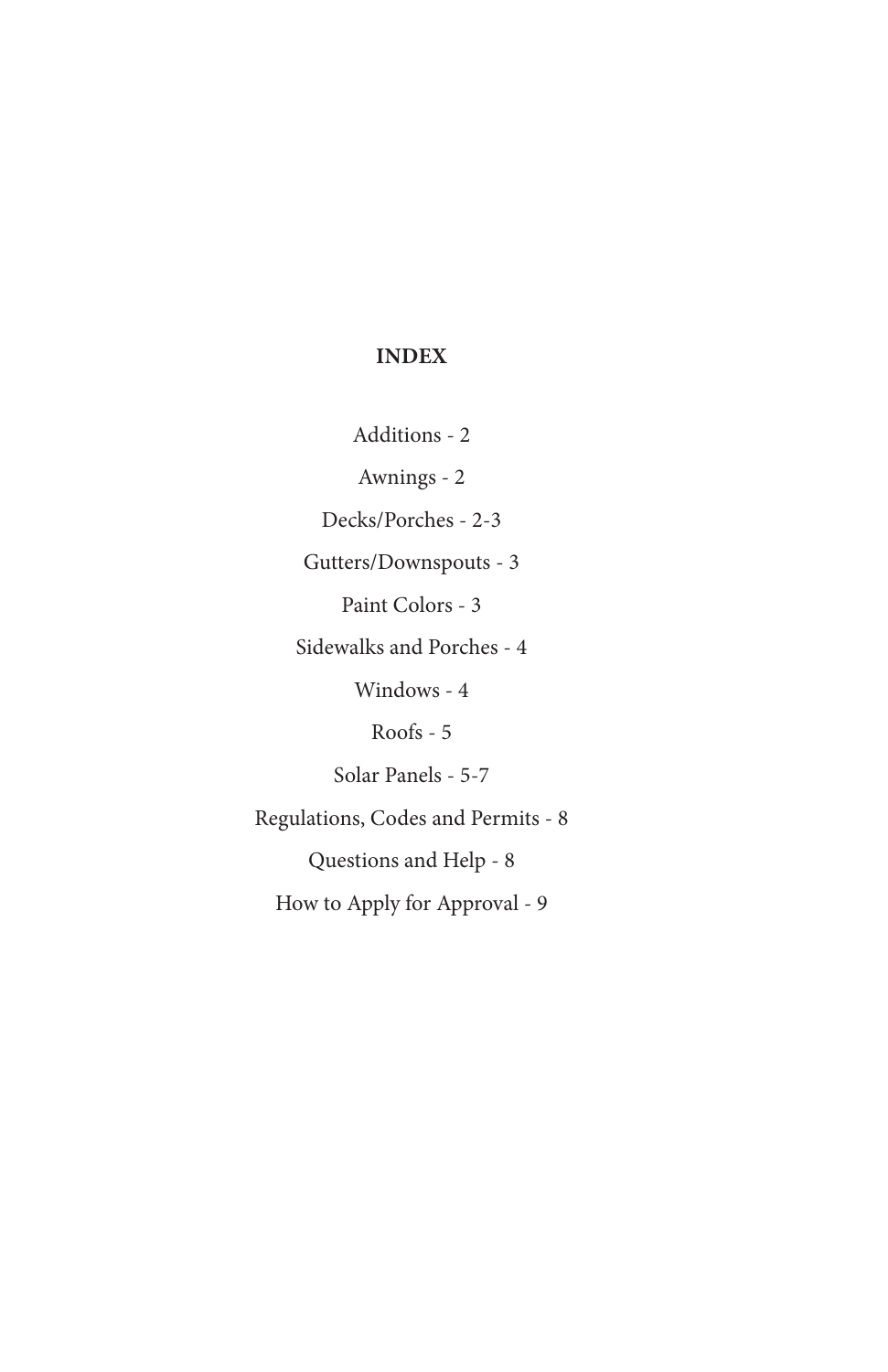## **ADDITIONS**

1. **All additions require express written approval from the Building Restrictions Committee of the Associates of Loch Raven Village, Inc.** following written detailed application by the resident/homeowner to the BRC.

2. Under no circumstances shall prior approval for a screened porch or prior approval for a deck constitute approval for an addition.

3. Under no circumstances will any addition be approved for the front of any house or on the side of any house. All additions shall be confined to the rear of the house.

4. The exterior of any rear addition shall conform to the surrounding houses, and therefore may be red brick or white aluminum siding with horizontal placement. All roofs for additions shall conform to the Covenants requirements for roofs.

## **AWNINGS**

1. **A traditional, solid dark green canvas awning shall not require written approval.**  Any other awning colors, styles, or materials require a written application and written approval from the BRC. At all times, every awning/cover is required to conform to the general surroundings.

2. All awnings facing any public street shall be canvas or canvas-like material and solid dark green in color and appearance. Under no circumstances will anything other than solid dark green canvas or canvas-like material be approved for awnings that face a public street.

3. Awnings/coverings facing the alley may be canvas, canvas-like, metal or composite material. Any awnings that face the alley should be solid dark green in color and appearance. Other awning colors, styles or materials require approval. Any metal or composite coverings may only be: (a) solid dark green; (b) black; or (c) white.

4. Winter Covers - Solid dark green ice sheets or winter covers made of vinyl material are preferred, but colorless opaque or transparent vinyl covers are acceptable. Any material other than vinyl requires an application with identification of the material.

## **DECKS/PORCHES**

1. **All decks/porches require approval.** A drawing of the deck/porch, showing dimensions, position and materials should be submitted with the application. No contract for construction should be signed prior to receiving express written approval from the Building Restrictions Committee of the Associates of Loch Raven Village, Inc. with specifics approved.

2. Under no circumstances will decks be permitted to be built in the front of the house or facing a public street. Decks may be constructed only in the rear area of the house/facing the alley. Any deck to be constructed shall be made of wood, deck composite material or concrete. If a homeowner wants to request any other materi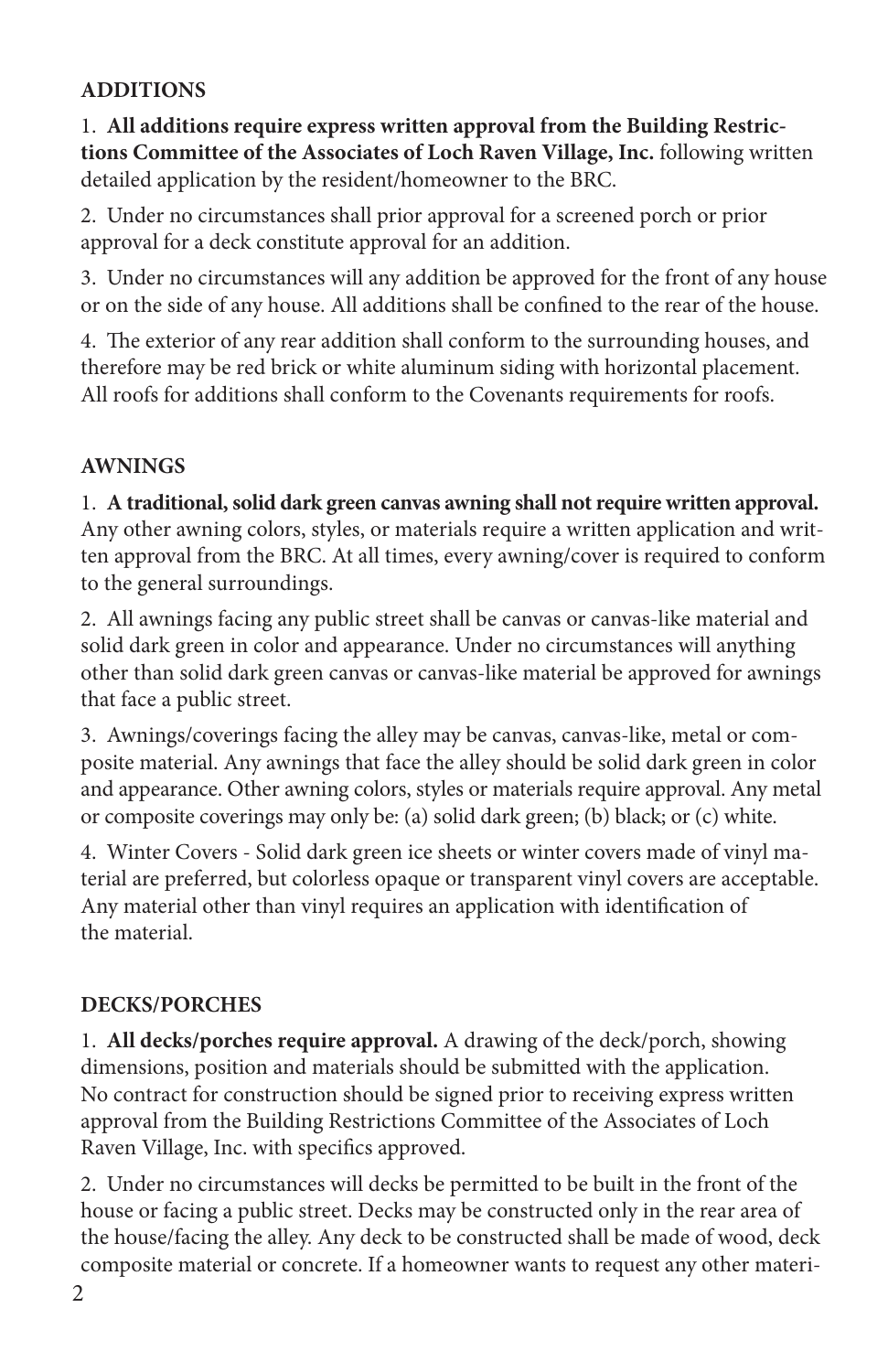al, such material requires specific identification and approval.

3. Decks shall not extend beyond rear sidewall of any end of group home. Decks shall not be wider than the width of any home, less 6"- 18" on each side of the home.

4. Sizes and dimensions are limited, but 8 to 10-foot projections from the rear wall of the house, including steps, are usually acceptable. The actual distance that a deck, including steps, may project from the home may vary due to County requirements. Whatever the precise final dimensions, it must be an open projection (on three sides) and may not have a roof or be enclosed.

5. Lattices under the deck are permitted but not encouraged as it has been found that they promote pest harborages. Decks four feet in height or lower must have rodent wire, gravel or concrete beneath the deck to prevent pest harborages.

# **GUTTERS/DOWNSPOUTS**

1. Must be in keeping with original design and group harmony.

2. Typical/traditional white metal and copper downspouts are acceptable if they replace in kind and do not require approval. Any other color or material for gutters and downspouts require approval.

3. Typical/traditional white metal and copper downspout ground extensions are acceptable if: (a) the downspout and extension match in color and material; and (b) do not extend more than 55" from the vertical downspout, absent exceptional circumstances.

4. Corrugated black plastic ground extensions are acceptable, but may not extend more than 55" from the vertical downspout, absent exceptional circumstances.

# **PAINT COLORS - TRIM , FASCIA , DOORS, SHUTTERS**

1. **All entry door trim, window trim and fascia must remain/be white.**

2. **Storm door** (portions that are not glass or screen) **must be solid white or solid black.**

3. **All entry doors are to be a solid color. Solid white or black entry doors are preferred.** If entry door color proposed is other than white or black, a paint chip must be submitted along with an application and requires express written approval from BRC. As it is recognized that many homeowners may strongly prefer to display personal taste with door color, there are several pre-approved colors: Benjamin Moore PM-17: **Classic Burgundy,** Benjamin Moore PM-18: **Heritage Red,** Benjamin Moore PM-10: **Chrome Green,** Benjamin Moore HC-151: **Buckland Blue.** Please note: Benjamin Moore paint colors were used as a universal baseline only close matches from other paint brands are welcome. This list is not exhaustive, and other colors may be considered for approval.

4. **Shutters must be black. All shutters must be of the louver type/design.** 3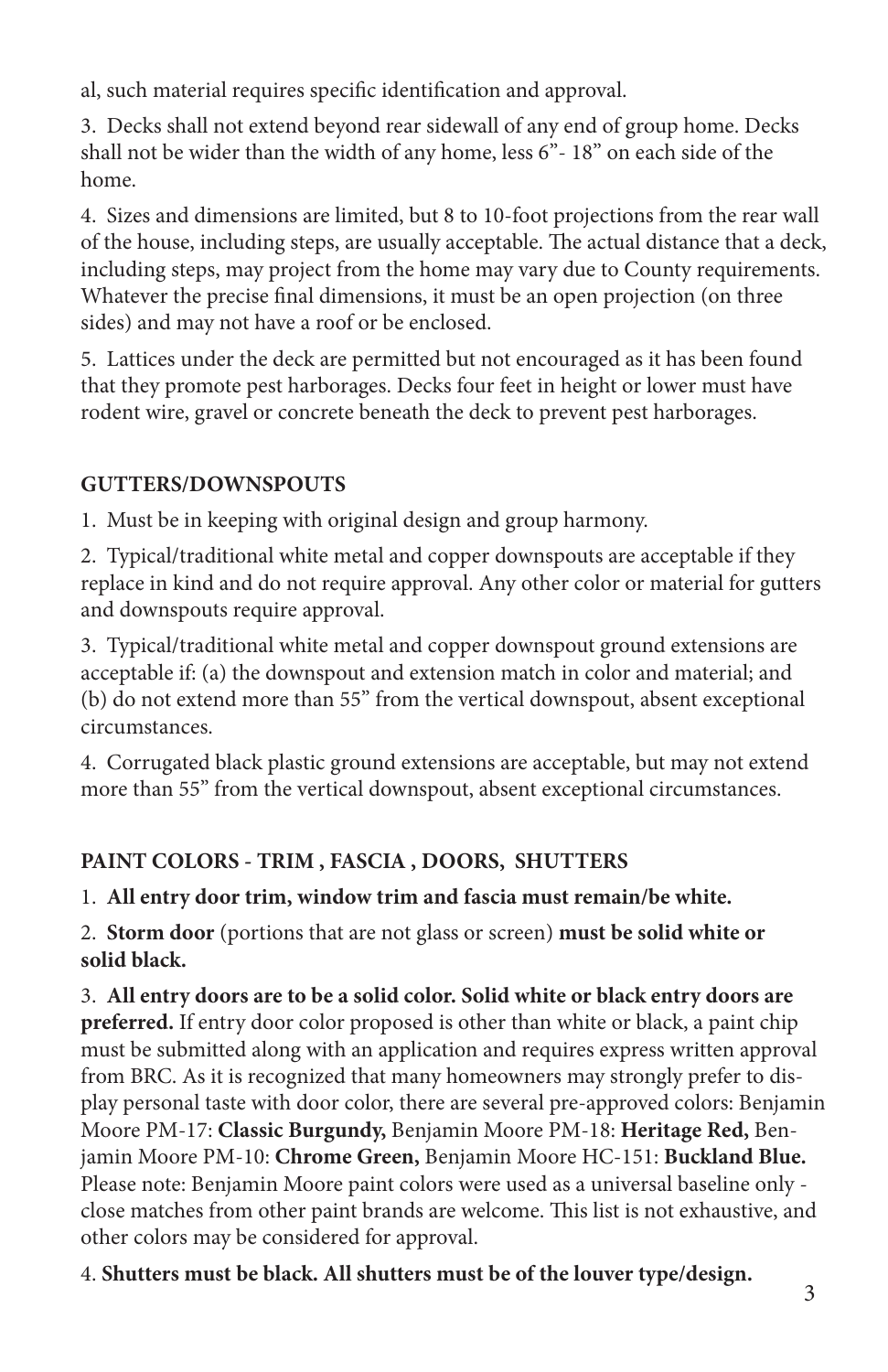### **SIDEWALKS AND PORCHES**

### 1. **Porches must replicate the original when replaced.**

2. Porch and sidewalk railings shall be wrought iron and painted black only. Wrought iron, black in color railings shall not require approval. Black aluminum railings similar in style, appearance and design to the metal/wrought iron railings may be acceptable but require approval upon application setting forth, at a minimum, identification of the style, appearance, design, color and material.

3. Front and side street sidewalks and walkways must be concrete and finished according to Baltimore County Public Works regulations.

4. Front porches may not be used for general storage, including but not limited to firewood, bikes, refuse, etc.

5. Enclosed porches that face any public street are not allowed. Only awnings will be permitted.

6. Any enclosed porches, including screened porches, facing the alley require express written approval from the BRC. Under no circumstances shall any approval for an enclosed or screened porch serve as approval for an addition.

## **WINDOWS**

## 1. **Double hung windows with the traditional muntins/mullions shall not require approval. All other types, styles or other features require approval.**

2. Shall be in keeping with original group and neighborhood design and replicate the original windows of the home.

3. Must include traditional six over six muntins (mullions) in standard windows, or eight over eight for appropriately sized windows.

4. New bay windows where no window currently exists or bay windows that replace standard windows require approval. There is a strong presumption against applications for new bay windows that face a public street. A replacement bay window for an existing bay window opening shall not be subject to that presumption.

5. Bay windows shall have muntins (mullions). Some original windows had four over four muntins. These, as replacements in kind, or new six over six muntins are approved.

6. When replacing windows it is important to retain decorative trim where it exists.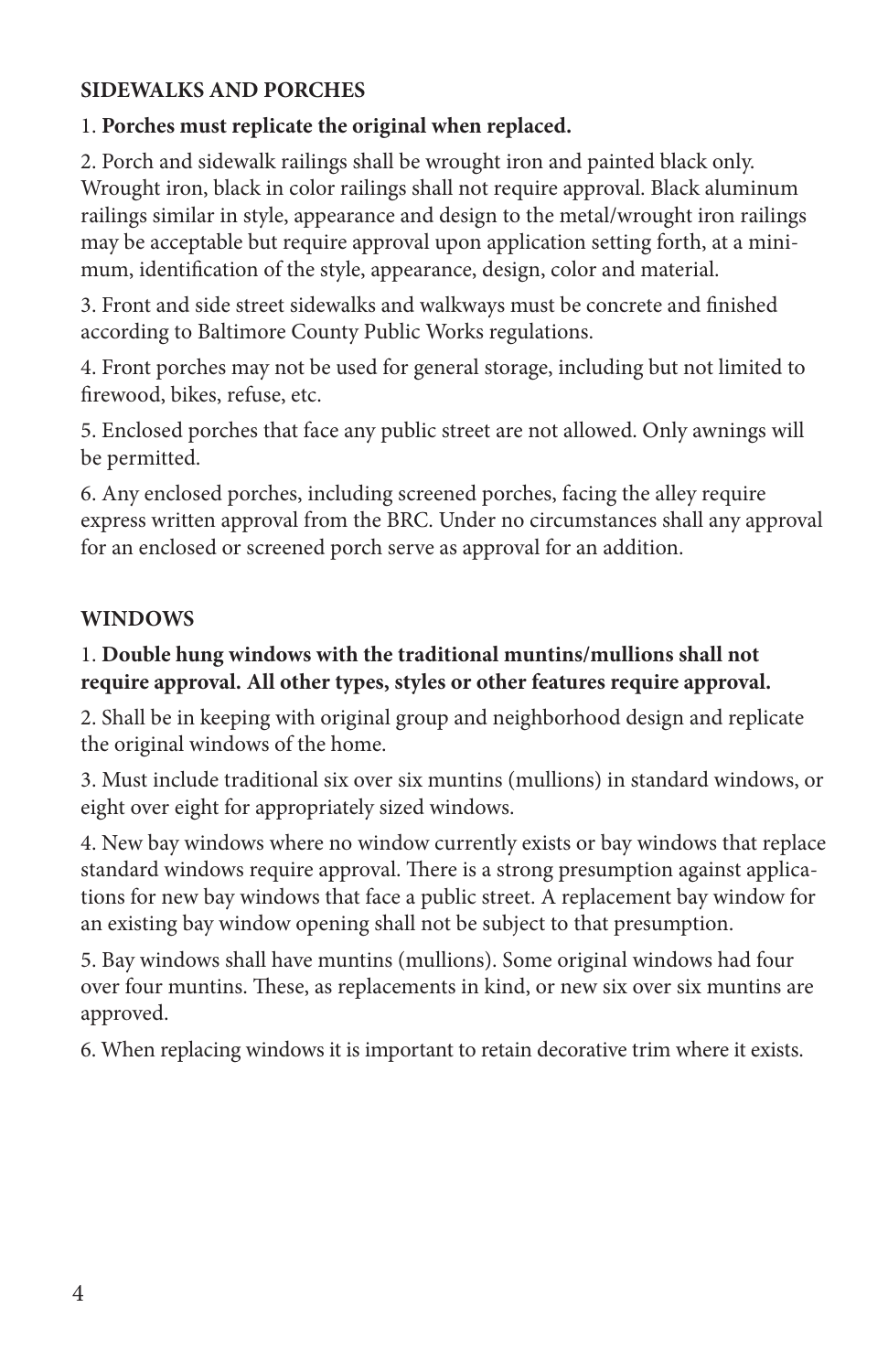## **ROOFS**

**All roofs in Loch Raven Village must have black or charcoal colored shingles** (uniformity is key). New "architectural" shingles which mimick asphalt shingle look and coloration will be approved by the BRC.

Any roof being replaced must be done so in a manner that adheres to the professional standards of the roofing industy, including appropriate decking materials and underlayment, nails, flashing where needed and ridge caps. Old roofing shingles MUST be removed before new shingles/roof can be installed - no "layering" of new shingles over old. Shingles must come with a minimun 25-year warranty.

Although attic venting is not specified in the Covenants, if you are replacing your roof it is highly recommended that you invest in adequate venting as many warranties on shingles may become invalid without correct venting.

According to the Covenants, many homes in LRV with slate roofs are required to be replaced with slate. However, due to the high cost of slate roofing and the high quality of modern roofing materials, this requirement will be waived by the BRC.

### **SOLAR PANEL / COLLECTOR SYSTEM**

### **Policy**

**The Associates of Loch Raven Village, Inc. encourages its residents to have a greater choice among energy options, including the installation of solar panels/collector systems.** At the same time, the installation, location, dimensions and other features of solar panels/collector systems may vary. The Associates of Loch Raven Village, Inc. wishes to provide guidelines and interpretations of the Covenants to reconcile any demand for solar panels/systems by Loch Raven Village homeowners, while still preserving the letter, spirit and intent of the Covenants, particularly conformity and harmony of external design. The Guidelines identified below have been adopted so that any limitations imposed by the Covenants as interpreted do not significantly increase the cost of the solar panels/collector system and/or do not significantly decrease the efficiency of the solar panels/collector system ("Unreasonable Limitation").

### **Guidelines/Interpretations**

l. All plans for solar panels/systems shall be submitted in writing to ALRV through its Building Restrictions Committee (BRC) and no installation shall commence without formal, written approval from ALRV/BRC.

2. All homes for which an application for solar panels/systems is submitted shall be in compliance with the Covenants or the homeowner must enter into a written agreement with ALRV regarding a deadline by which the home at issue will be in full compliance with the Covenants.

3. All applications for solar panels/systems shall include the following items or will be deemed incomplete and therefore, denied: (1) the street address of the home; (2) the identity of the party applying for approval; (3) contact information 5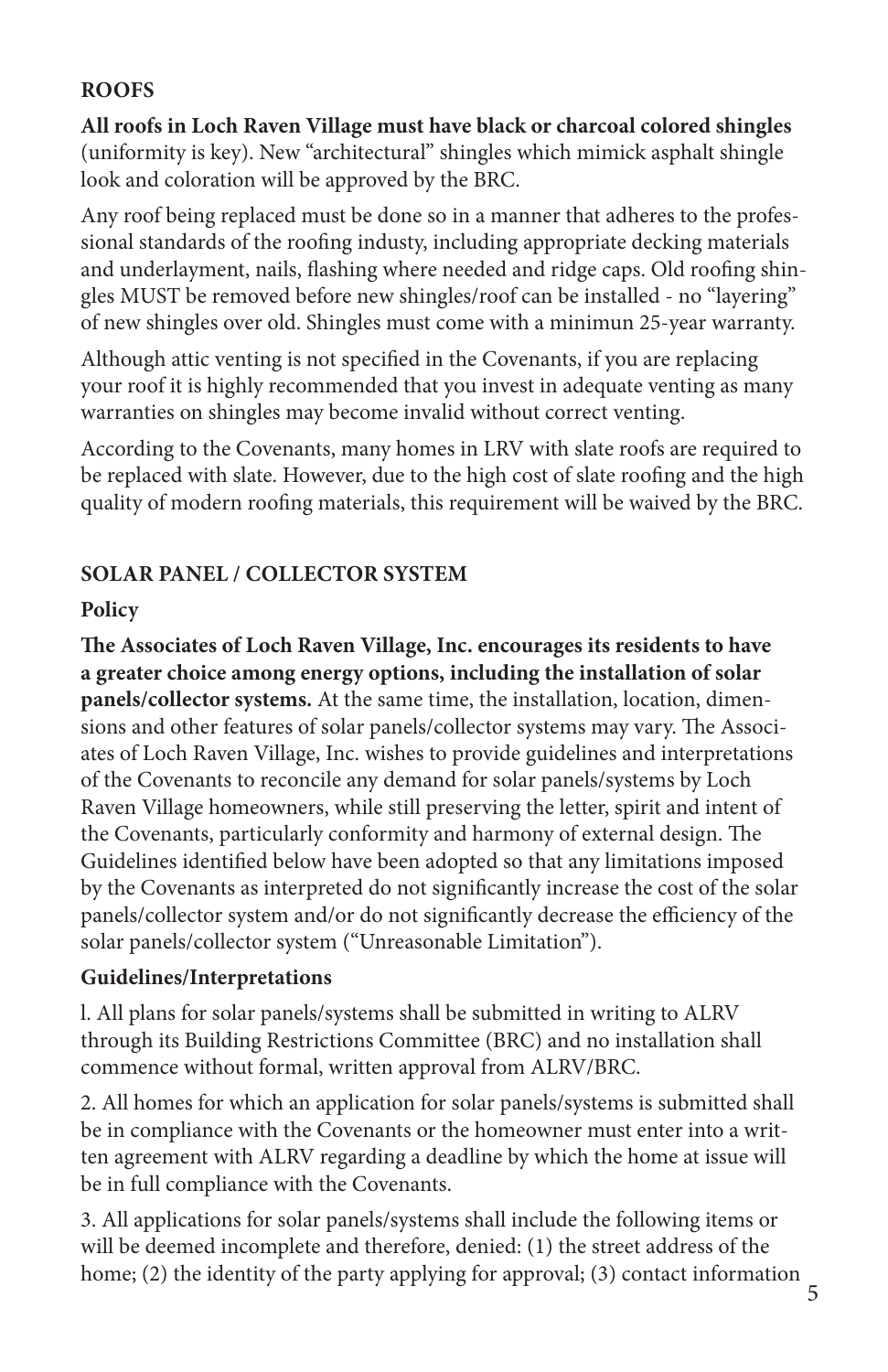of the person applying; ( 4) photographs of the house and including the existing roof in context; (5) photographs/identification of any nearby houses with solar panels/systems; (6) proof of valid local business licenses for all contractors and subcontractors, including license number and proof of insurance/bonding of such contractors and subcontractors; (7) detailed roof plan drawing of proposed installation – must be to scale, and include all dimensions and identification of all equipment; (8) product identification, including technical specifications and color of solar collectors; (9) a copy of any solar easement with adjacent neighbor(s); and (10) other such information that may be required by ALRV and/or its Building Restrictions Committee.

4. Solar panels/systems should be placed in areas that minimize their visibility from the public thoroughfare.

5. Solar panels/systems shall not be located in the front yard under any circumstances.

6. The preferences in priority order for the location and placement of any solar panels/systems is as follows (1) solar panels/systems to be placed on the roof in the rear of homes, (2) the solar panels/system's location and placement matches that of adjacent and nearby houses and leasehold; (3) the solar panels/system to occupy as little of the roof section that faces the street as possible; and (4) in any other manner consistent with the letter, spirit, and intent of the Covenants without causing an Unreasonable Limitation to applicant homeowner. The homeowner shall provide to the reviewing committee proof in writing that a location and/ or placement or any other condition poses an Unreasonable Limitation.

7. Solar panels/systems shall not require alterations to significant or characterdefining features of the roofs and homes of Loch Raven Village, such as altering existing rooflines or dormers.

8. Solar panels/systems installations should be reversible, avoiding solar roof tiles, glazes and laminates if possible.

9. Solar panels/systems shall be mounted no higher than a few inches above the roof surface.

10. Solar panels/systems must be set at angles consistent with the pitch of the roof: keeping a low profile, and under no circumstances shall extend beyond the existing roofline.

11. Solar panels/systems and any and all equipment shall have non-reflective finishes. If any solar panels/systems are determined to be reflective and/or an annoyance or nuisance to neighbor(s) because of relected light and/or any other reason that interferes with a neighbor's use and enjoyment of their property in peace, such solar panels/systems shall be removed immediately by the homeowner/resident or person responsible for the maintenance of the home and/or solar panels/systems upon written notice from ALRV.

12. Any mechanical equipment attached to the building fascia shall be painted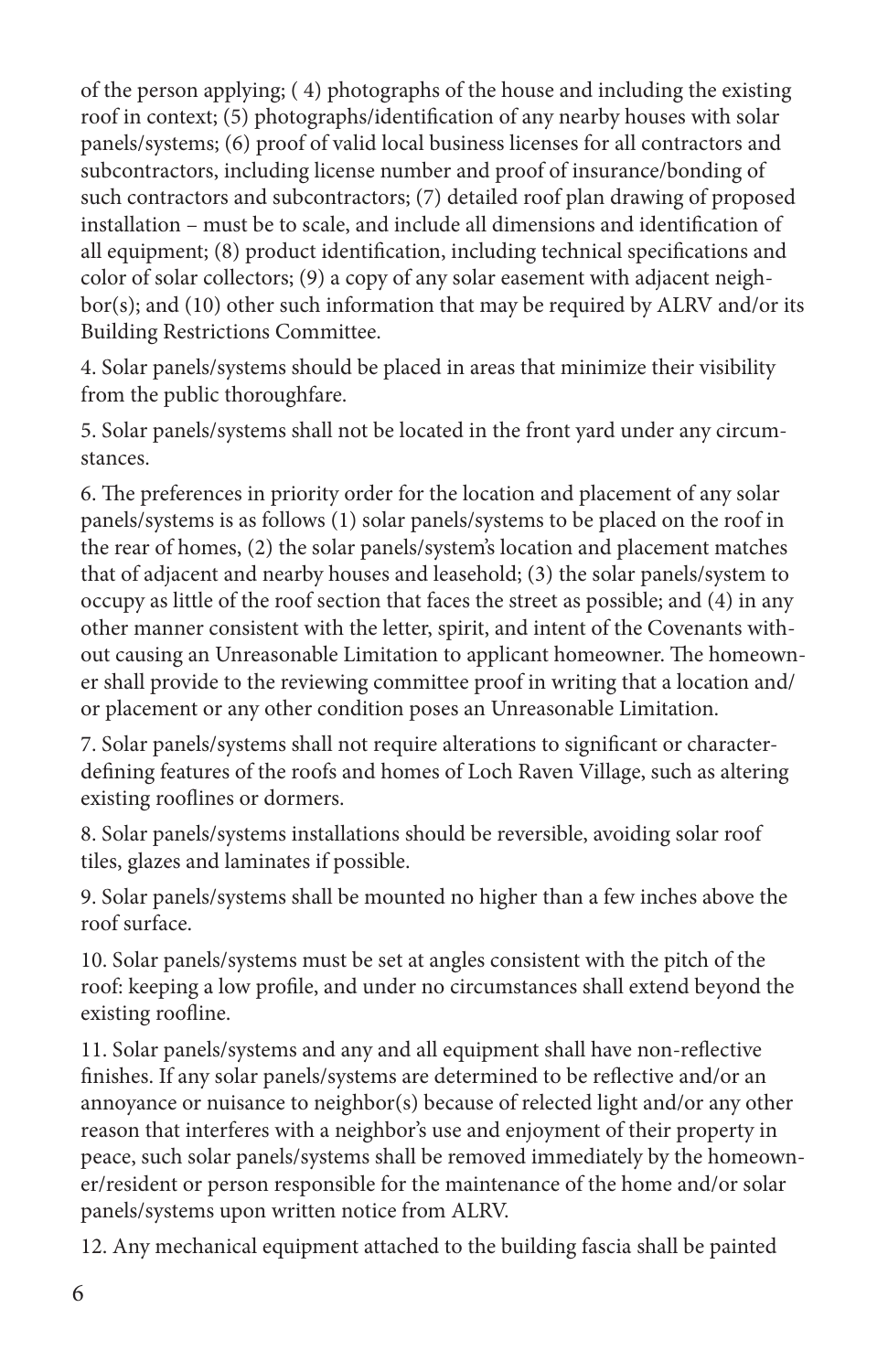the same color as the fascia.

13. All solar panels/systems and equipment and their operation and usage shall otherwise be in compliance with the Covenants, any and all federal and/or state law and regulations, Maryland's statewide building codes as well as any local codes.

14. Approval of plans by ALRV/BRC does NOT constitute – and is not a substitute for – approval by Baltimore County to the extent required. It is up to the resident to contact Baltimore County to obtain information on the appropriate building and zoning code(s), ensure compliance with all codes, and to obtain (a) permit(s) where required before beginning any alterations or construction. If Baltimore County requirements change any plans previously submitted to the BRC, the revised plans must be resubmitted (to the BRC) for approval. Neither ALRV, nor the BRC, are responsible for the cost of permits or fines or any construction or other costs of compliance with the ALRV Building Restrictions or Baltimore County building or zoning requirements. The ALRV and BRC do not offer advice as to whether permits are required. It is up to residents to seek this information from Baltimore County. Further, approval by ALRV/BRC shall not constitute any representation as to the quality, sufficiency, use or other characteristic of any product, materials, vendor, contractor, work, costs, operation and/or efficiency of any solar panels/systems.

15. It is the sole responsibility of the applicant-homeowner to determine whether a neighbor's tree(s), vegetation, structure or other object(s) legally on a neighbor's property may complicate installation and/or hinder the efficiency of the homeowner/applicant's solar panels/systems. Under no circumstances at any time will ALRV or any of its Committees require any homeowners/residents to make changes to their property to permit installation or more efficient operation of solar panels/systems for an applicant-homeowner, unless the condition at issue on such neighboring property is not in compliance with the Covenants. It is not the responsibility of ALRV or its Committees to determine whether surrounding properties will permit easier installation and/or efficient operation of the solar panels/systems.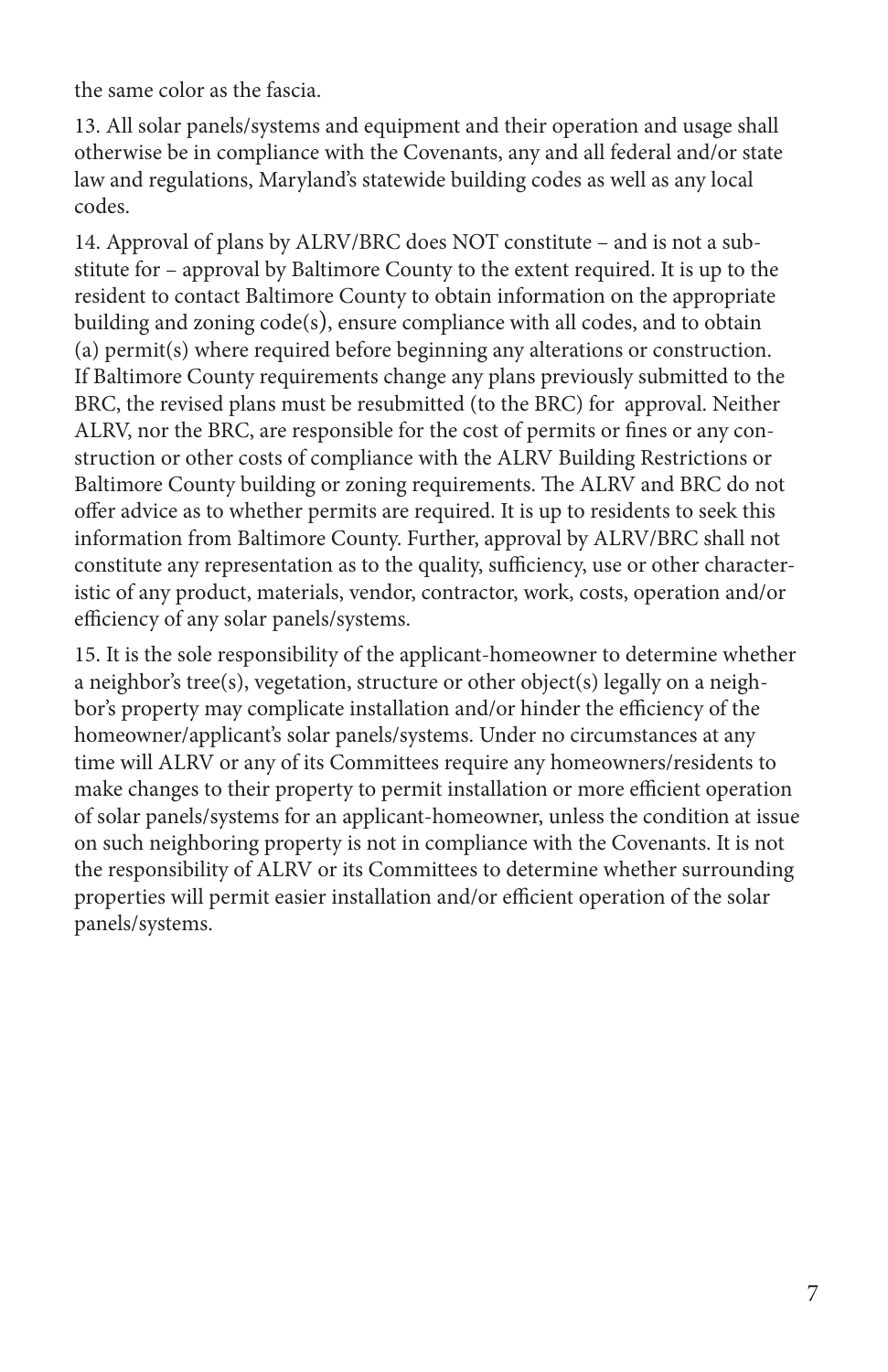#### **REGULATIONS, CODES AND PERMITS**

**All changes, construction, system equipment, operation and usage of any home, feature or item shall be in compliance with the Covenants, any and all federal and/or state law and regulations, Maryland's statewide building codes as well as any local codes.**

**Approval of plans by BRC does NOT constitute—and is not a substitute for approval by Baltimore County to the extent required.** It is up to the resident to contact Baltimore County to obtain information on the appropriate building and zoning  $code(s)$ , ensure compliance with all codes, and to obtain (a) permit(s) where required before beginning any alterations or construction. If Baltimore County requirements change any plans previously submitted to the BRC, the revised plans must be resubmitted (to the BRC) for approval. Neither ALRV, nor the BRC, are responsible for the cost of permits or fines or any construction or other costs of compliance with the ALRV Building Restrictions or Baltimore County building or zoning requirements.

#### **The BRC and ALRV do not offer advice as to whether permits are required.**

It is up to residents to seek this information from Baltimore County. Further, approval by BRC for ALRV shall not constitute any representation as to the quality, sufficiency, use or other characteristic of any product, materials, vendor, contractor, work, costs, operation and/or any other feature.

### **QUESTIONS AND HELP**

#### **The items listed in this booklet are not an exclusive list of the exterior features governed by the Covenants but are the most common for which people seek some modification or other change.**

If you have any questions about what is governed by the Covenants, the Covenants themselves, these Guidelines or anything else, please contact the Building Restrictions Committee/Architectural Review Committee for The Associates of Loch Raven Village, Inc. Contact information is included in every issue of The Village Crier as well as the Loch Raven Village website:

#### **LochRavenVillage.com**

Helpful links: *Committees and Contacts Property Exterior Changes Village Covenants*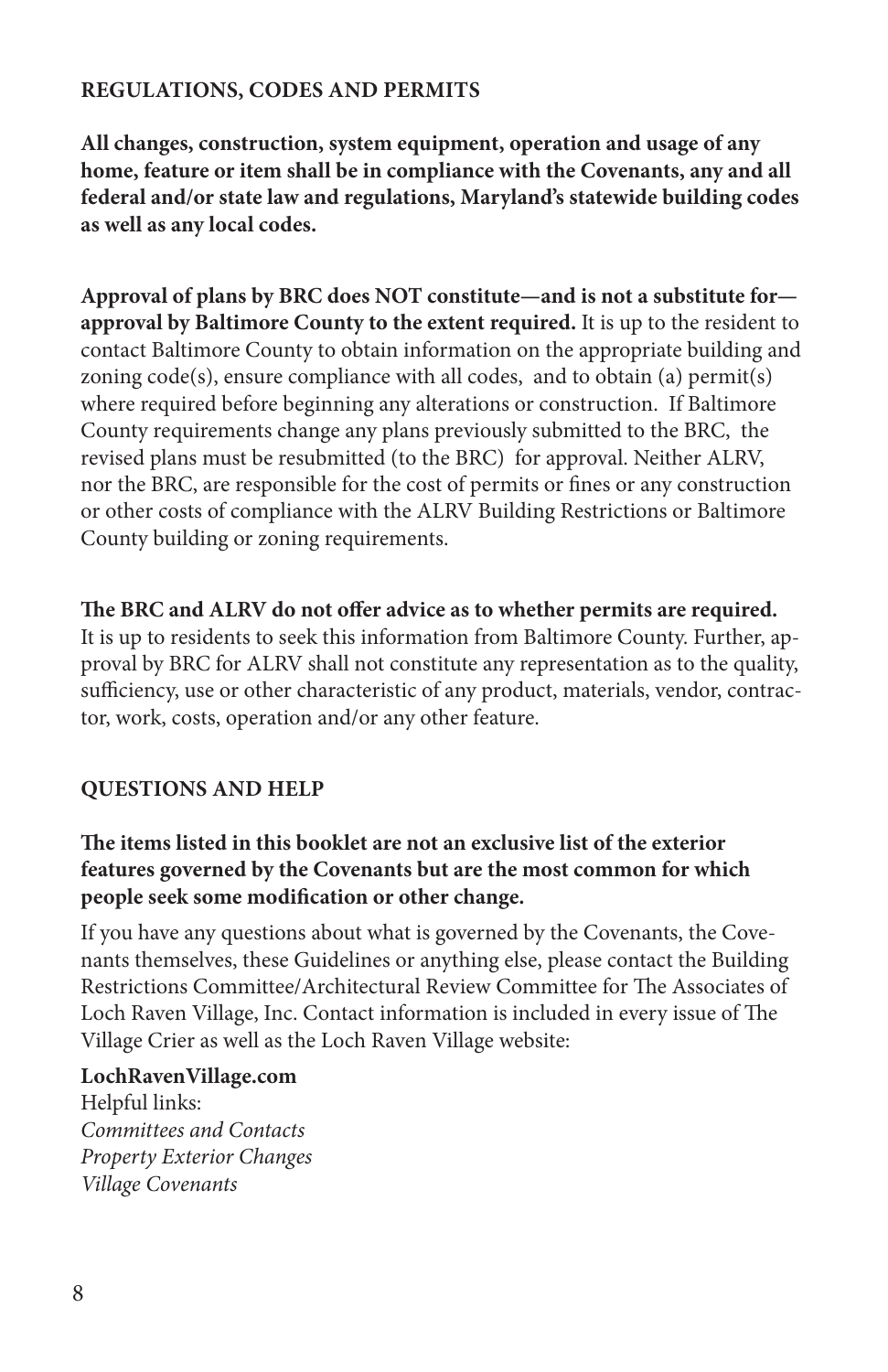### **HOW TO APPLY FOR APPROVAL**

For exterior changes to a home within Loch Raven Village, applications should be submitted for such change in writing to:

**The Associates of Loch Raven Village, Inc. Building Restrictions Committee P.O. Box 9721 Towson, MD 21284** 

#### **An application shall contain, at a minimum:**

- (1) the street address of the home at issue;
- (2) the identity of the party applying for approval;
- (3) contact information of the person applying;
- (4) photographs of the house as it exists prior to the change;
- (5) detailed description and/or drawing or depiction of the proposed change; and
- (6) if the person applying is not the homeowner, evidence/confirmation that the applicant has authority to submit the application on the owner's behalf.

*Note: Applications may be sent by e-mail to the BRC, but there must be an e-mail in response from the BRC acknowledging acceptance/receipt of the application by e-mail. No application will be considered received in the absence of such acknowledgment.*

It is the intent of BRC for ALRV to provide a response within 10 days of actual receipt of the initial application. BRC for ALRV will provide a response to the application no later than 30 days following actual receipt, whether approval, denial or a contingent denial if supplementation is required.

Note: The County may have additional requirements, including permits, which should be checked prior to the commencement of construction. **Approval under the Covenants is not approval by the County.**